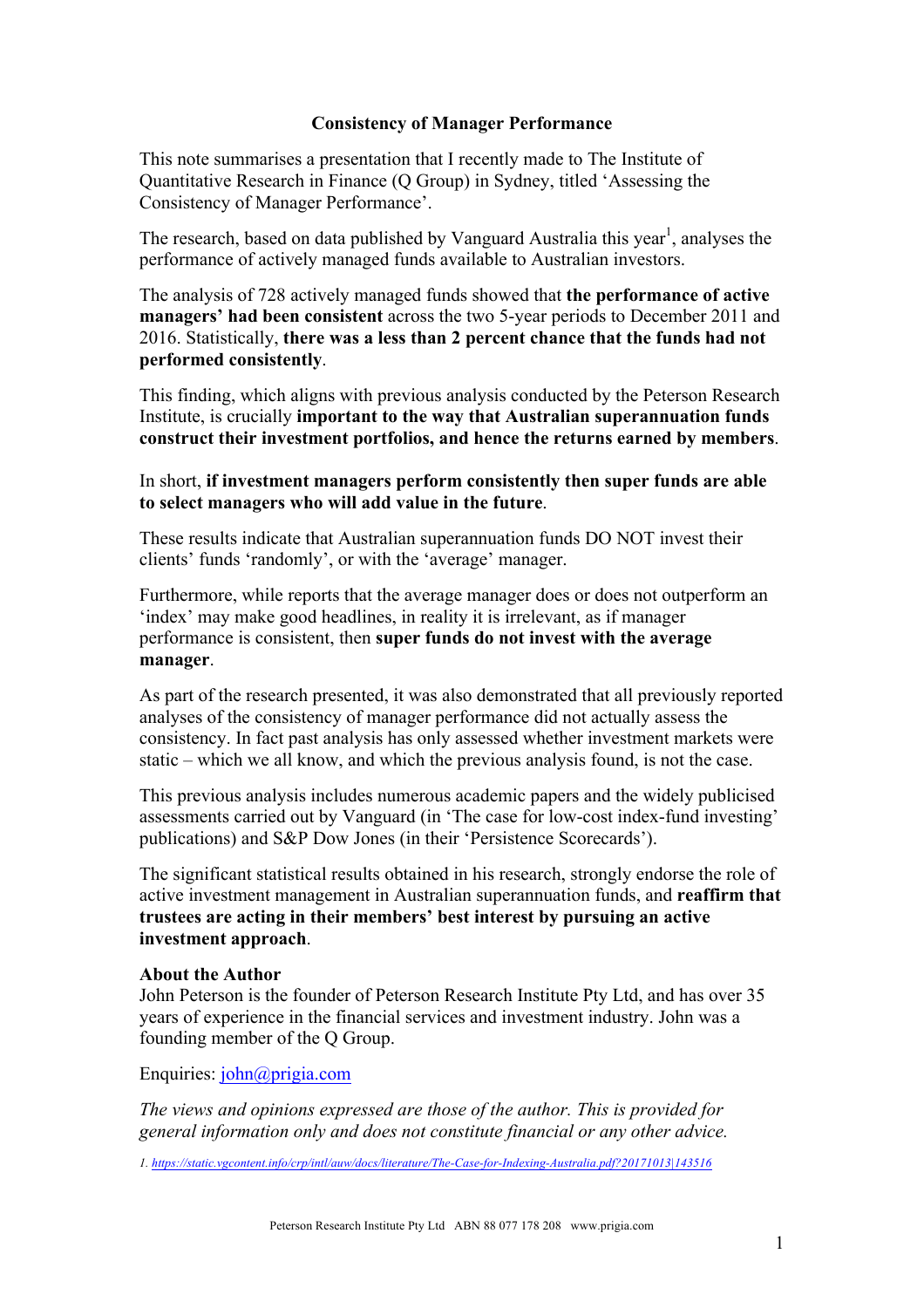## **Technical Notes**

The assessment of the consistency of manager performance is based on comparing performance – in particular performance relative to other funds - in one period, to that in a subsequent period. In the Vanguard case that was assessed, 5 year performance to December 2011 is compared to the subsequent 5 years to December 2016.

This data can be presented in a 'contingency table' which plots the quartile ranking of the performance of managers / funds in the two periods against each other.

For example, in the table in Figure 1, which only considers the first period, we see that twenty-five percent of funds would be allocated to each quartile.

| Figure 1               |     |  | Figure 2                      |                 |                |       |             |
|------------------------|-----|--|-------------------------------|-----------------|----------------|-------|-------------|
|                        |     |  |                               | <b>Period 2</b> |                |       |             |
|                        |     |  |                               | Q1              | Q <sub>2</sub> | Q3    | Q4          |
| Period 1<br>Quartile 1 | 25% |  | <b>Period 1</b><br>Quartile 1 | 6.25%           | 6.25%          | 6.25% | 6.25%       |
| Quartile 2             | 25% |  | Quartile 2                    | 6.25%           | 6.25%          | 6.25% | 6.25%       |
| Quartile 3             | 25% |  | Quartile 3                    | 6.25%           | 6.25%          | 6.25% | 6.25%       |
| Quartile 4             | 25% |  | Quartile 4                    | 6.25%           | 6.25%          | 6.25% | 6.25%<br>Pe |

In the contingency table (Figure 2) we see what would happen if investment markets were actually 'random' with no manager being able to perform consistently.

The 25% of funds in each quartile in Period 1, would have a random quartile ranking in Period 2. As a result the funds' would be randomly distributed across the table, with each cell in the contingency table having  $1/16^{th}$  (6.25%) of the total.

At the other extreme, if the world is **Static** (i.e. markets are in long-run equilibrium or are regularly repeating), then a fund that is in quartile one in the Period 1 **must repeat that relative performance in Period 2**, as the market and manager behaviour that results in first quartile performance is repeated in both periods. (Note that in a Static world there is no learning, so past behaviour is repeated.)

If we assume, for simplicity purposes, that there are 160 funds being analysed (10 per cell if allocated randomly), then the funds in Static markets must be found only on the diagonal of the contingency table, as in Figure 3. The 'Pattern of Performance' in the contingency table represents cells where the number of funds is greater than the expected number (6.25%, or 10 funds) in green, and less than the expected number in pink.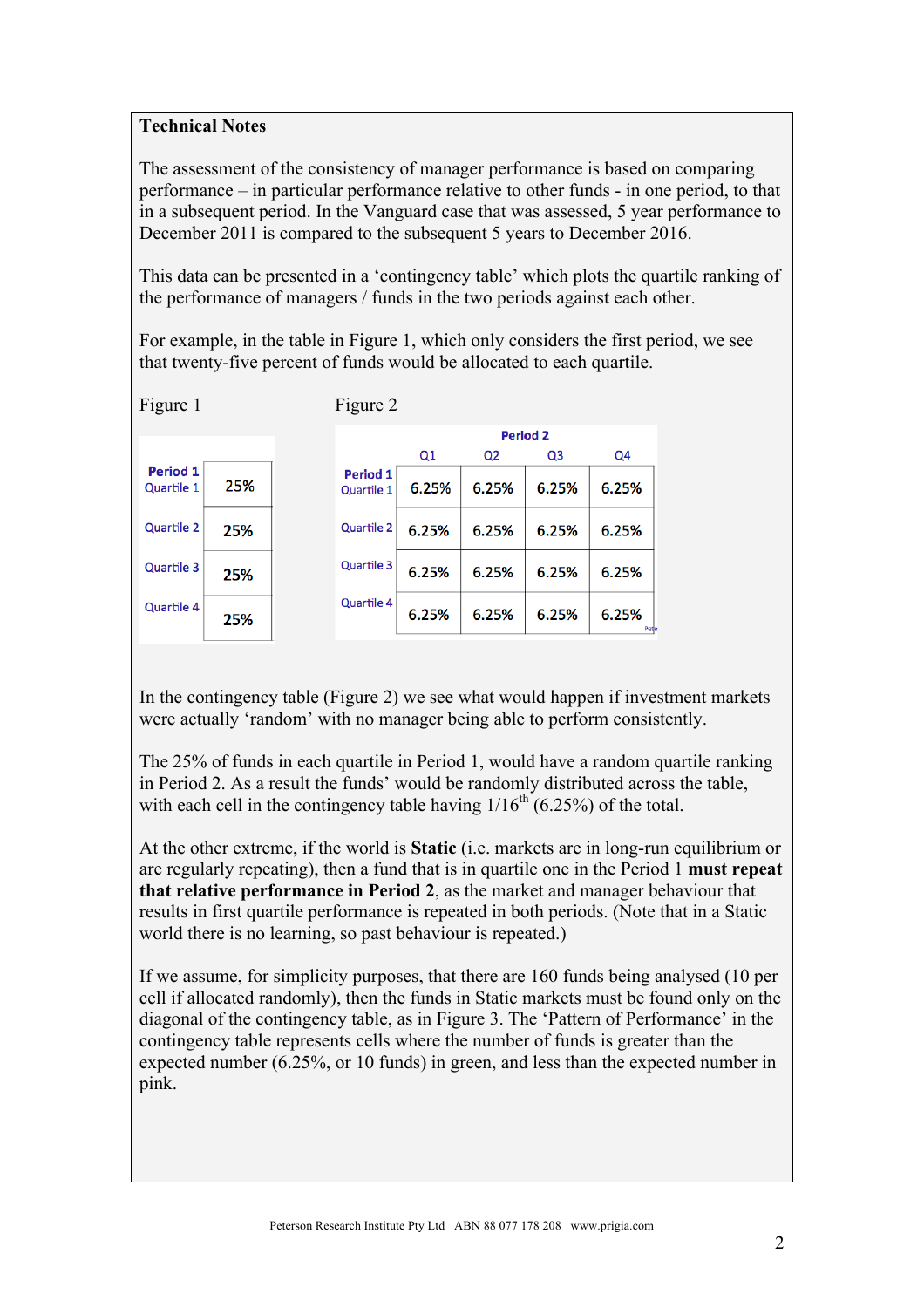

Most previous analysis conducted assumes that investment markets are either Random or Static as these are the assumptions on which Modern Portfolio Theory is based.

These previous studies have typically sought to test whether top quartile performance in the first period (Period 1) is repeated in Period 2. (Implicitly they are also assessing whether second, third, and fourth quartile performance is repeated.)

Thus they are testing whether actual manager returns are the same as the pattern of performance in Figure 3, and when finding that they are not, conclude that manager performance is not consistent. **What these studies are actually testing is whether markets are static, with their results showing is that real markets are not Static.** (Hopefully not a major surprise!) **However, these results say nothing about the consistency of manager performance**.

Of course the real world and real investment markets are neither random nor static. **The real economy and markets may best be described as Complex**.

If managers are performing consistently in Complex Markets, the pattern of performance will be different to that found in Random Markets (Figure 2) or Static Markets (Figure 3).

In Complex Markets, Inconsistent managers will be more likely to be found in the first and fourth quartiles in any period (i.e. the four corners of the contingency table), while consistent managers are more likely to be found in the second and third quartiles (i.e. towards the centre of the contingency table).